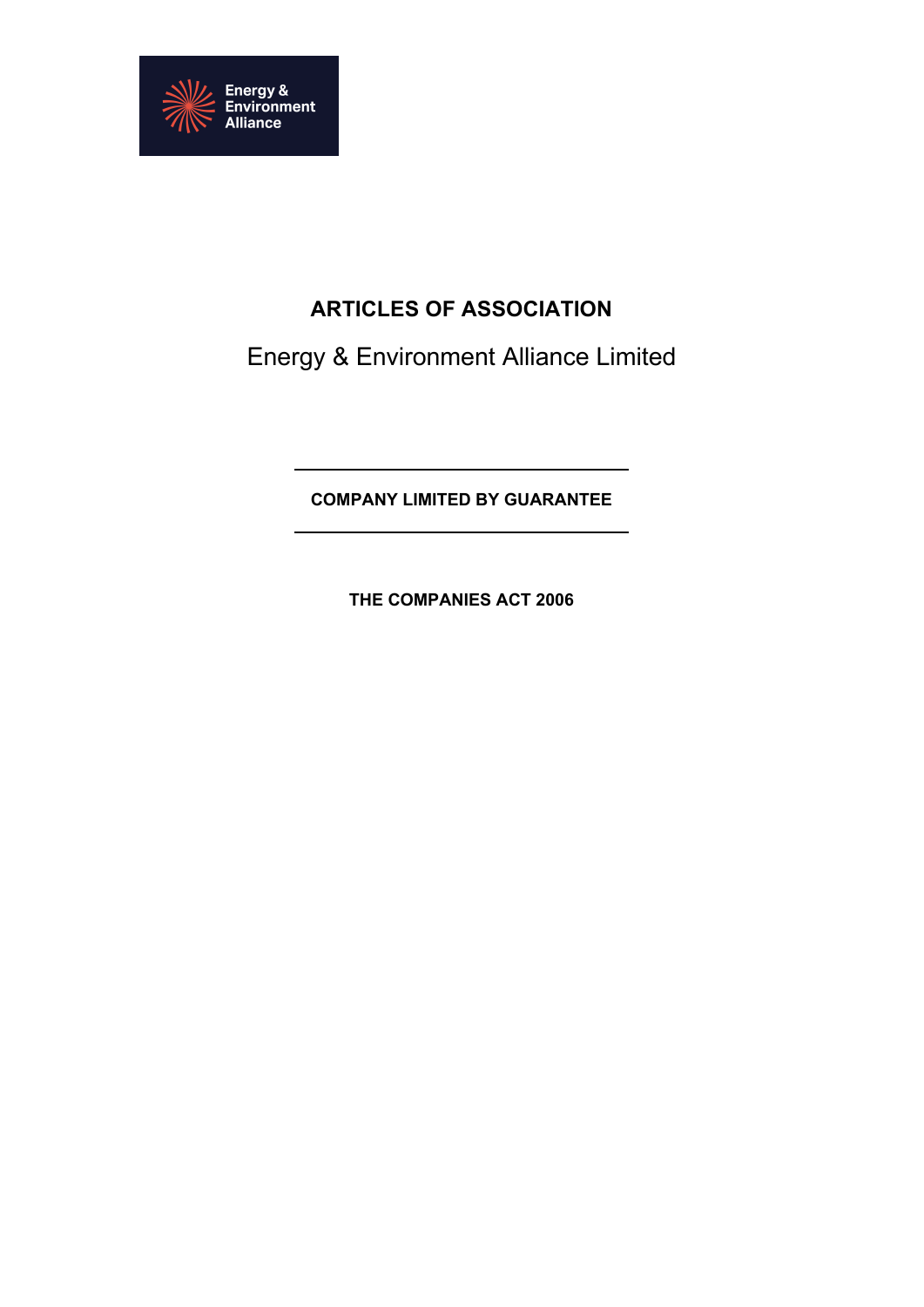# **INDEX TO THE ARTICLES**

## **PART 1**

## INTERPRETATION AND LIMITATION OF LIABILITY

- 1. Defined terms
- 2. Liability of members

## **PART 2**

DIRECTORS DIRECTORS' POWERS AND RESPONSIBILITIES

- 3. Directors' general authority
- 4. Members' reserve power
- 5. Directors may delegate
- 6. Committees

## DECISION-MAKING BY DIRECTORS

- 7. Directors to take decisions collectively
- 8. Unanimous decisions
- 9. Calling a directors' meeting
- 10. Participation in directors' meetings
- 11. Quorum for directors' meetings
- 12. Chairing of directors' meetings
- 13. Casting vote
- 14. Conflicts of interest
- 15. Records of decisions to be kept
- 16. Directors' discretion to make further rules

## APPOINTMENT OF DIRECTORS

- 17. Methods of appointing directors
- 18. Termination of director's appointment
- 19. Directors' remuneration
- 20. Directors' expenses

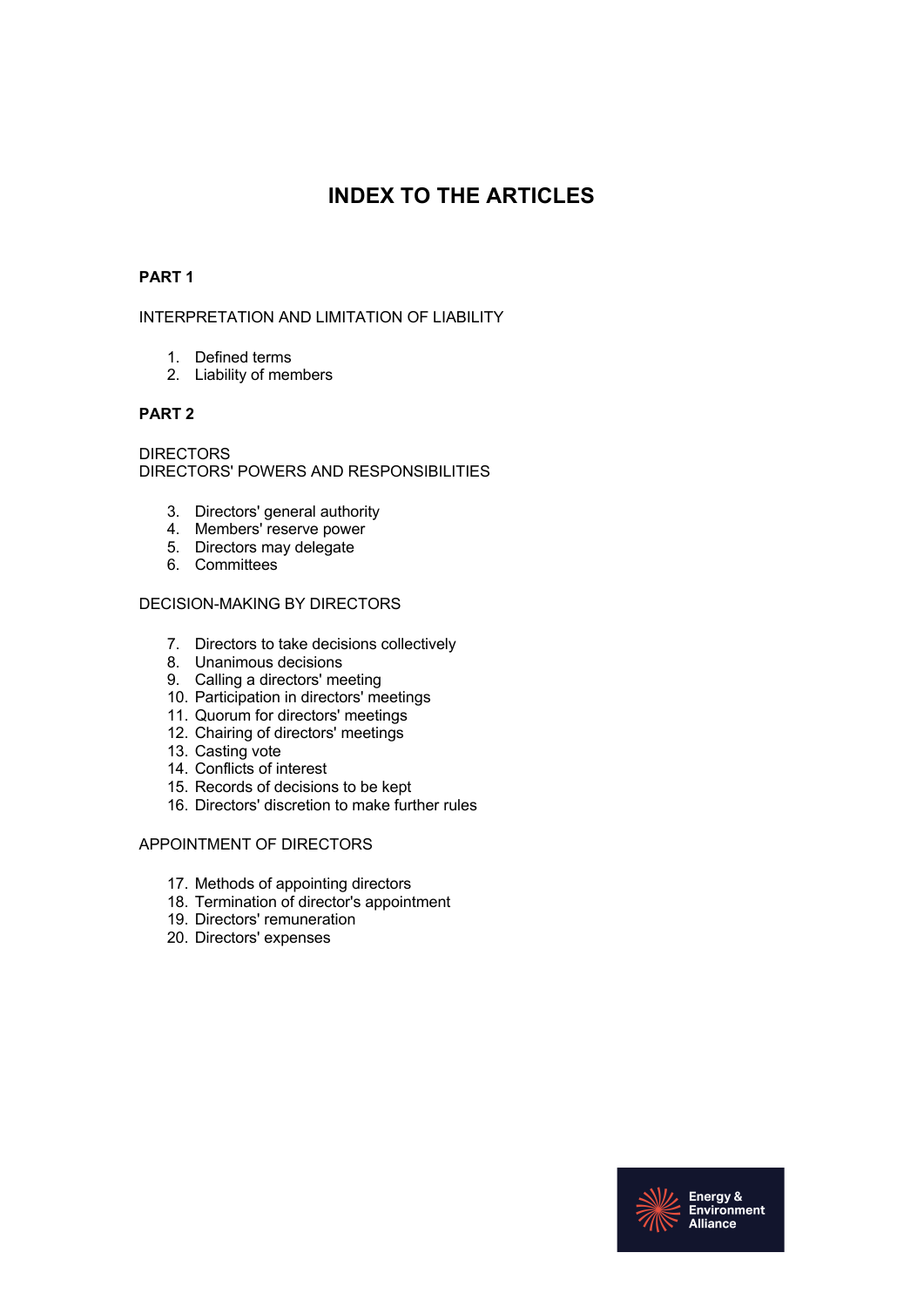## **PART 3**

MEMBERS BECOMING AND CEASING TO BE A MEMBER

- 21. Applications for membership
- 22. Termination of membership

## ORGANISATION OF GENERAL MEETINGS

- 23. Attendance and speaking at general meetings
- 24. Quorum for general meetings
- 25. Chairing general meetings
- 26. Attendance and speaking by directors and non-members
- 27. Adjournment.

#### VOTING AT GENERAL MEETINGS

- 28. Voting: general
- 29. Errors and disputes
- 30. Poll votes
- 31. Content of proxy notices
- 32. Delivery of proxy notices
- 33. Amendments to resolutions

## **PART 4**

## ADMINISTRATIVE ARRANGEMENTS

- 34. Means of communication to be used
- 35. Company seals
- 36. No right to inspect accounts and other records
- 37. Provision for employees on cessation of business

#### DIRECTORS' INDEMNITY AND INSURANCE

- 38. Indemnity
- 39. Insurance

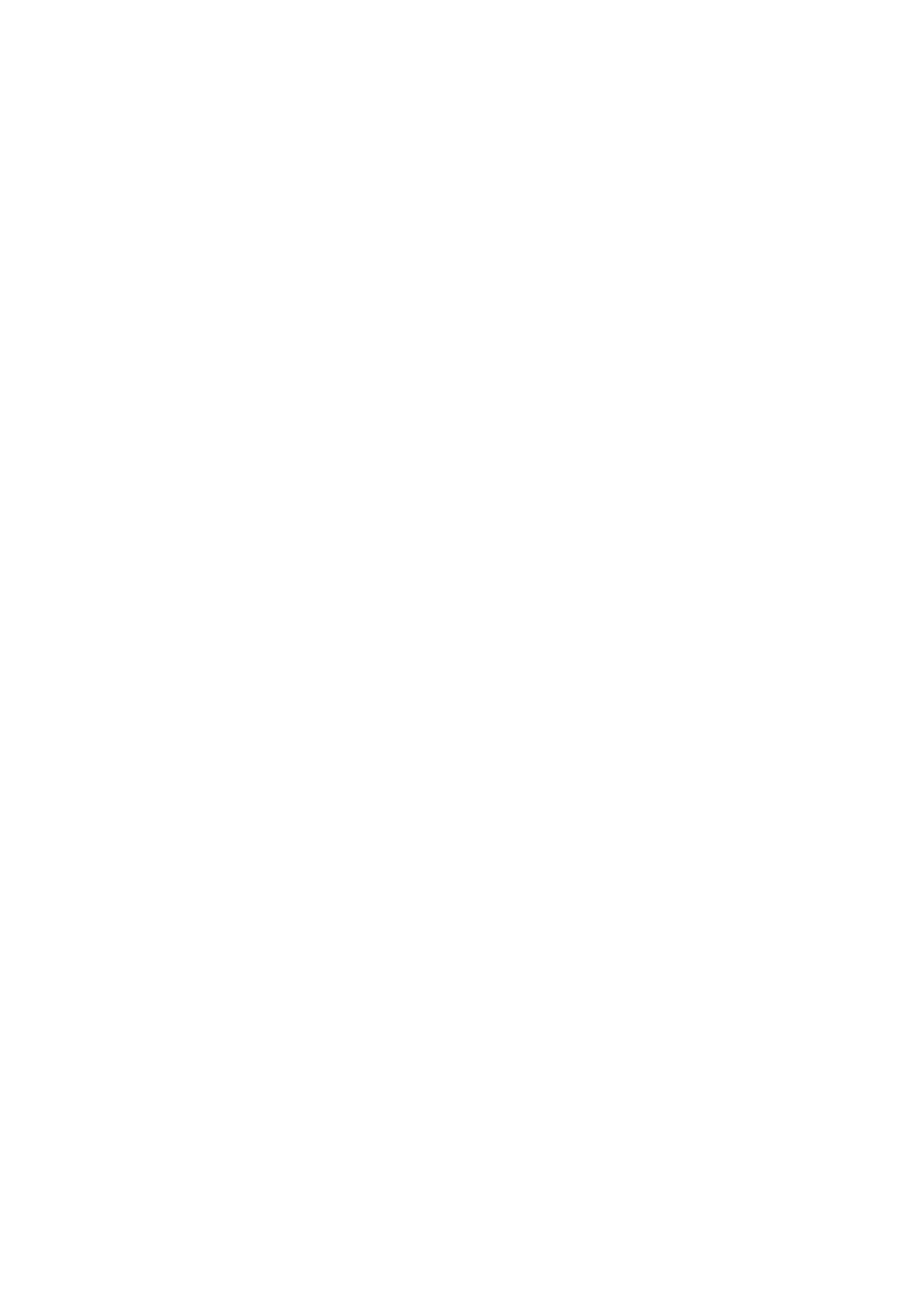## **Defined terms**

1. In the articles, unless the context requires otherwise —

"articles" means the company's articles of association;

"bankruptcy" includes individual insolvency proceedings in a jurisdiction other than England and Wales or Northern Ireland which have an effect similar to that of bankruptcy;

"chairman" has the meaning given in article 12;

"chairman of the meeting" has the meaning given in article 25;

"Companies Acts" means the Companies Acts (as defined in section 2 of the Companies Act 2006), in so far as they apply to the company;

"director" means a director of the company, and includes any person occupying the position of director, by whatever name called;

"document" includes, unless otherwise specified, any document sent or supplied in electronic form;

"electronic form" has the meaning given in section 1168 of the Companies Act 2006;

"member" has the meaning given in section 112 of the Companies Act 2006;

"ordinary resolution" has the meaning given in section 282 of the Companies Act 2006;

"participate", in relation to a directors' meeting, has the meaning given in article 10;

"proxy notice" has the meaning given in article 31;

"special resolution" has the meaning given in section 283 of the Companies Act 2006;

"subsidiary" has the meaning given in section 1159 of the Companies Act 2006; and

"writing" means the representation or reproduction of words, symbols or other information in a visible form by any method or combination of methods, whether sent or supplied in electronic form or otherwise.

Unless the context otherwise requires, other words or expressions contained in these articles bear the same meaning as in the Companies Act 2006 as in force on the date when these articles become binding on the company.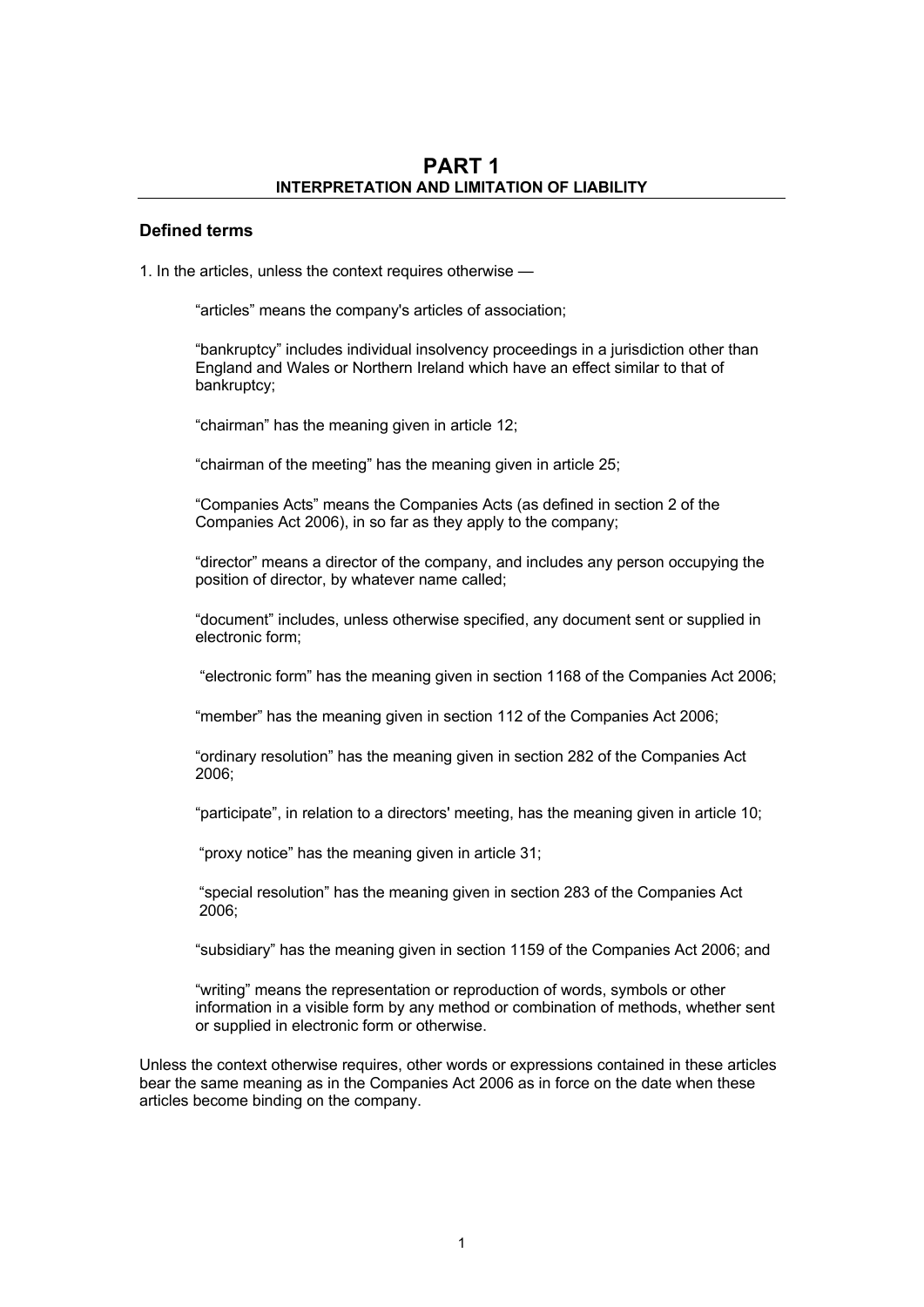## **LIABILITY OF MEMBERS**

2. The liability of each member is limited to £1, being the amount that each member undertakes to contribute to the assets of the company in the event of its being wound up while he is a member or within one year after he ceases to be a member, for—

(a) payment of the company's debts and liabilities contracted before he ceases to be a member,

(b) payment of the costs, charges, and expenses of winding up, and

(c) adjustment of the rights of the contributories among themselves.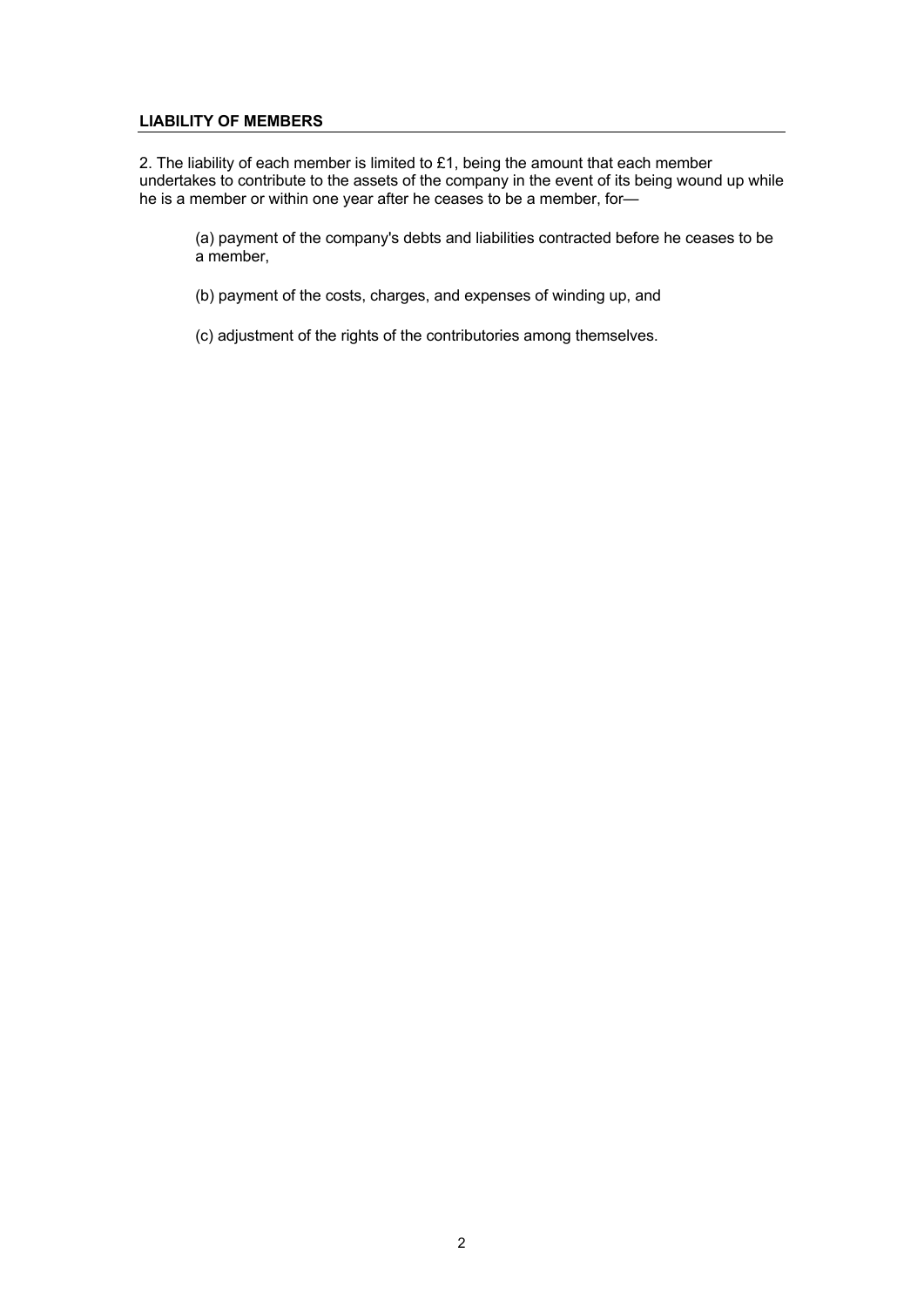## **PART 2 DIRECTORS DIRECTORS' POWERS AND RESPONSIBILITIES**

#### **DIRECTORS' GENERAL AUTHORITY**

3. Subject to the articles, the directors are responsible for the management of the company's business, for which purpose they may exercise all the powers of the company.

#### **MEMBERS' RESERVE POWER**

4 (a) The members may, by special resolution, direct the directors to take, or refrain from taking, specified action.

(b) No such special resolution invalidates anything which the directors have done before the passing of the resolution.

#### **DIRECTORS MAY DELEGATE**

- 5 (1) Subject to the articles, the directors may delegate any of the powers which are conferred on them under the articles-
	- (a) to such person or committee;
	- (b) by such means (including by power of attorney);
	- (c) to such an extent;
	- (d) in relation to such matters or territories; and
	- (e) on such terms and conditions;

as they think fit.

(2) If the directors so specify, any such delegation may authorise further delegation of the directors' powers by any person to whom they are delegated.

(3) The directors may revoke any delegation in whole or part, or alter its terms and conditions.

#### **COMMITTEES**

6 (1) Committees to which the directors delegate any of their powers must follow procedures which are based as far as they are applicable on those provisions of the articles which govern the taking of decisions by directors,

(2) The directors may make rules of procedure for all or any committees, which prevail overrules derived from the articles if they are not consistent with them.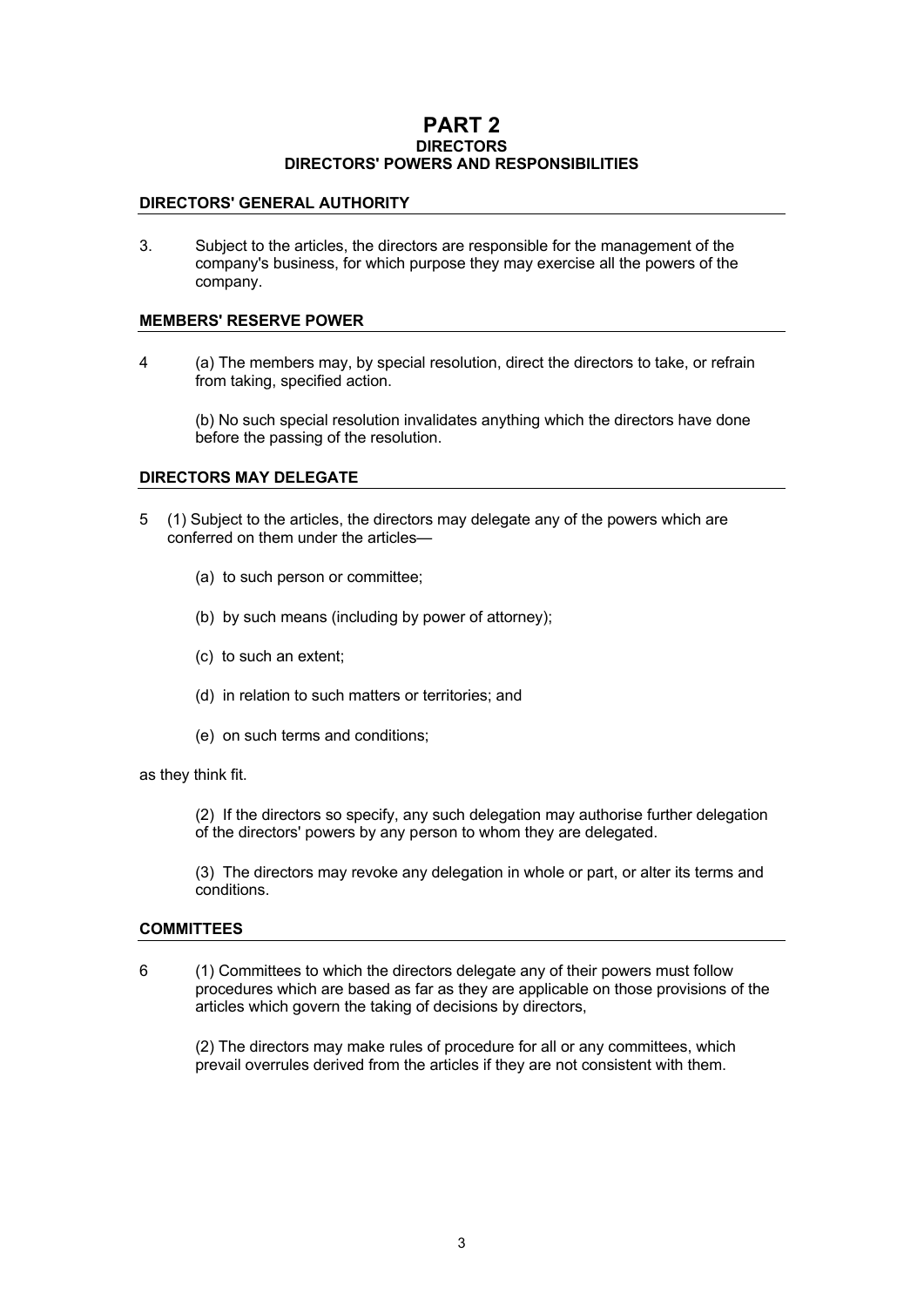#### **DECISION-MAKING BY DIRECTORS**

#### **DIRECTORS TO TAKE DECISIONS COLLECTIVELY**

7 (1) The general rule about decision-making by directors is that any decision of the directors must be either a majority decision at a meeting or a decision taken in accordance with article 8.

 $(2)$  If-

(a) the company only has one director, and

(b) no provision of the articles requires it to have more than one director,

the general rule does not apply, and the director may take decisions without regard to any of the provisions of the articles relating to directors' decision-making.

#### **UNANIMOUS DECISIONS**

8 (1) A decision of the directors is taken in accordance with this article when all eligible directors indicate to each other by any means that they share a common view on a matter.

(2) Such a decision may take the form of a resolution in writing, copies of which have been signed by each eligible director or to which each eligible director has otherwise indicated agreement in writing.

(3) References in this article to eligible directors are to directors who would have been entitled to vote on the matter had it been proposed as a resolution at a directors' meeting.

(4) A decision may not be taken in accordance with this article if the eligible directors would not have formed a quorum at such a meeting.

#### **CALLING A DIRECTORS' MEETING**

- 9 (1) Any director may call a directors' meeting by giving notice of the meeting to the directors or by authorising the company secretary (if any) to give such notice.
	- (2) Notice of any directors' meeting must indicate—
		- (a) its proposed date and time;
		- (b) where it is to take place; and

(c) if it is anticipated that directors participating in the meeting will not be in the same place, how it is proposed that they should communicate with each other during the meeting.

(3) Notice of a directors' meeting must be given to each director, but need not be in writing.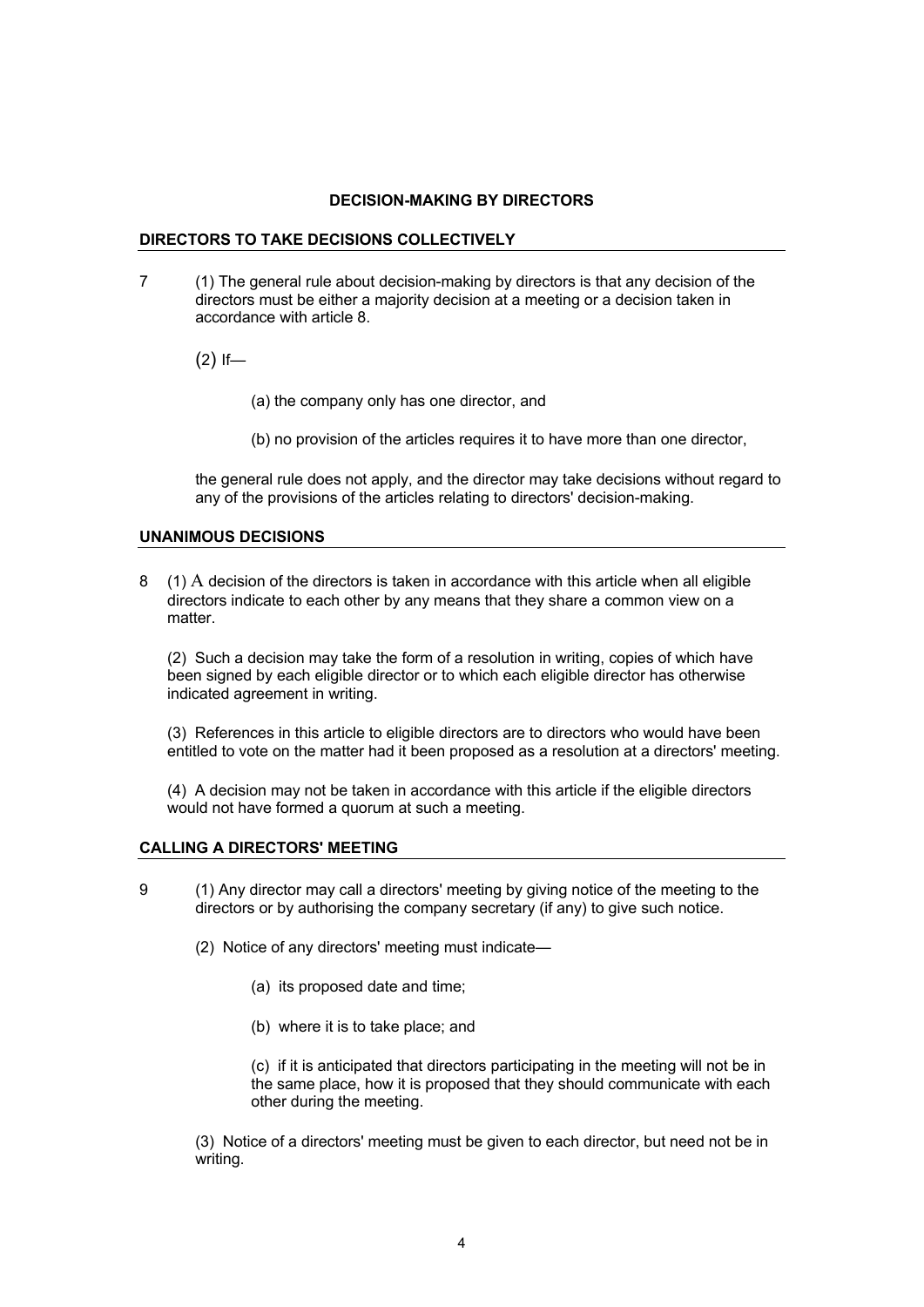(4) Notice of a directors' meeting need not be given to directors who waive their entitlement to notice of that meeting, by giving notice to that effect to the company not more than 7 days after the date on which the meeting is held. Where such notice is given after the meeting has been held, that does not affect the validity of the meeting, or of any business conducted at it.

#### **PARTICIPATION IN DIRECTORS' MEETINGS**

10 (1) Subject to the articles, directors participate in a directors' meeting, or part of a directors' meeting, when—

> (a) the meeting has been called and takes place in accordance with the articles, and

(b) they can each communicate to the others any information or opinions they have on any particular item of the business of the meeting.

(2) In determining whether directors are participating in a directors' meeting, it is irrelevant where any director is or how they communicate with each other.

(3) If all the directors participating in a meeting are not in the same place, they may decide that the meeting is to be treated as taking place wherever any of them is.

#### **QUORUM FOR DIRECTORS' MEETINGS**

11 (1) At a directors' meeting, unless a quorum is participating, no proposal is to be voted on, except a proposal to call another meeting.

(2) The quorum for directors' meetings may be fixed from time to time by a decision of the directors, but it must never be less than two, and unless otherwise fixed it is two.

(3) If the total number of directors for the time being is less than the quorum required, the directors must not take any decision other than a decision—

(a) to appoint further directors, or

(b) to call a general meeting so as to enable the members to appoint further directors.

#### **CHAIRING OF DIRECTORS' MEETINGS**

- 12 (1) The directors may appoint a director to chair their meetings.
	- (2) The person so appointed for the time being is known as the chairman.
	- (3) The directors may terminate the chairman's appointment at any time.

(4) If the chairman is not participating in a directors' meeting within ten minutes of the time at which it was to start, the participating directors must appoint one of themselves to chair it.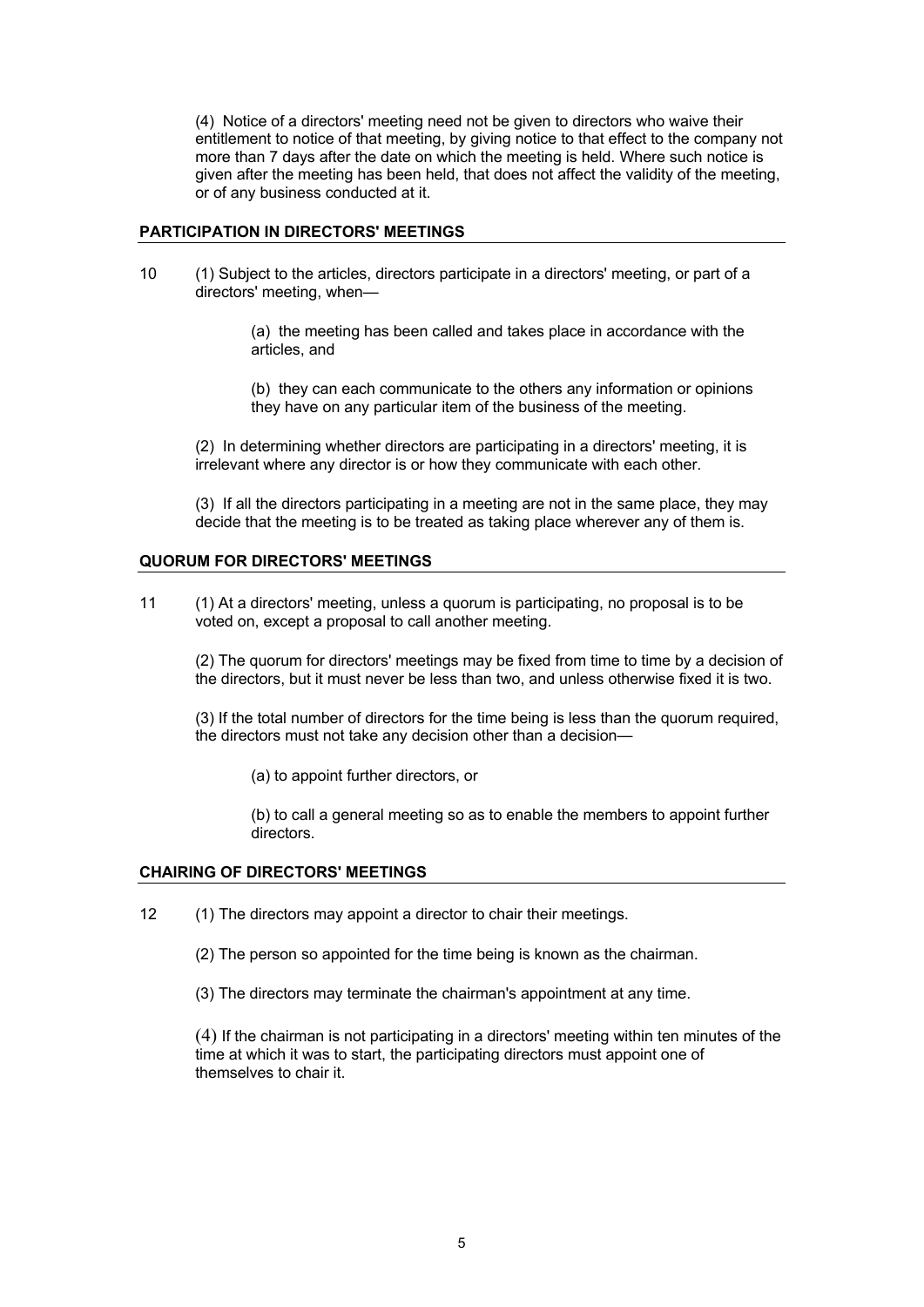#### **CASTING VOTE**

13 (1) If the numbers of votes for and against a proposal are equal, the chairman or other director chairing the meeting has a casting vote.

(2) But this does not apply if, in accordance with the articles, the chairman or other director is not to be counted as participating in the decision-making process for quorum or voting purposes.

#### **CONFLICTS OF INTEREST**

14 (1) If a proposed decision of the directors is concerned with an actual or proposed transaction or arrangement with the company in which a director is interested, that director is not to be counted as participating in the decision-making process for quorum or voting purposes.

(2) But if paragraph (3) applies, a director who is interested in an actual or proposed transaction or arrangement with the company is to be counted as participating in the decision-making process for quorum and voting purposes.

(3) This paragraph applies when—

(a) the company by ordinary resolution disapplies the provision of the articles which would otherwise prevent a director from being counted as participating in the decision-making process;

(b) the director's interest cannot reasonably be regarded as likely to give rise to a conflict of interest; or

(c) the director's conflict of interest arises from a permitted cause.

(4) For the purposes of this article, the following are permitted causes—

(a) a guarantee given, or to be given, by or to a director in respect of an obligation incurred by or on behalf of the company or any of its subsidiaries;

(b) subscription, or an agreement to subscribe, for securities of the company or any of its subsidiaries, or to underwrite, sub-underwrite, or guarantee subscription for any such securities; and

(c) arrangements pursuant to which benefits are made available to employees and directors or former employees and directors of the company or any of its subsidiaries which do not provide special benefits for directors or former directors.

(5) For the purposes of this article, references to proposed decisions and decisionmaking processes include any directors' meeting or part of a directors' meeting.

(6) Subject to paragraph (7), if a question arises at a meeting of directors or of a committee of directors as to the right of a director to participate in the meeting (or part of the meeting) for voting or quorum purposes, the question may, before the conclusion of the meeting, be referred to the chairman whose ruling in relation to any director other than the chairman is to be final and conclusive.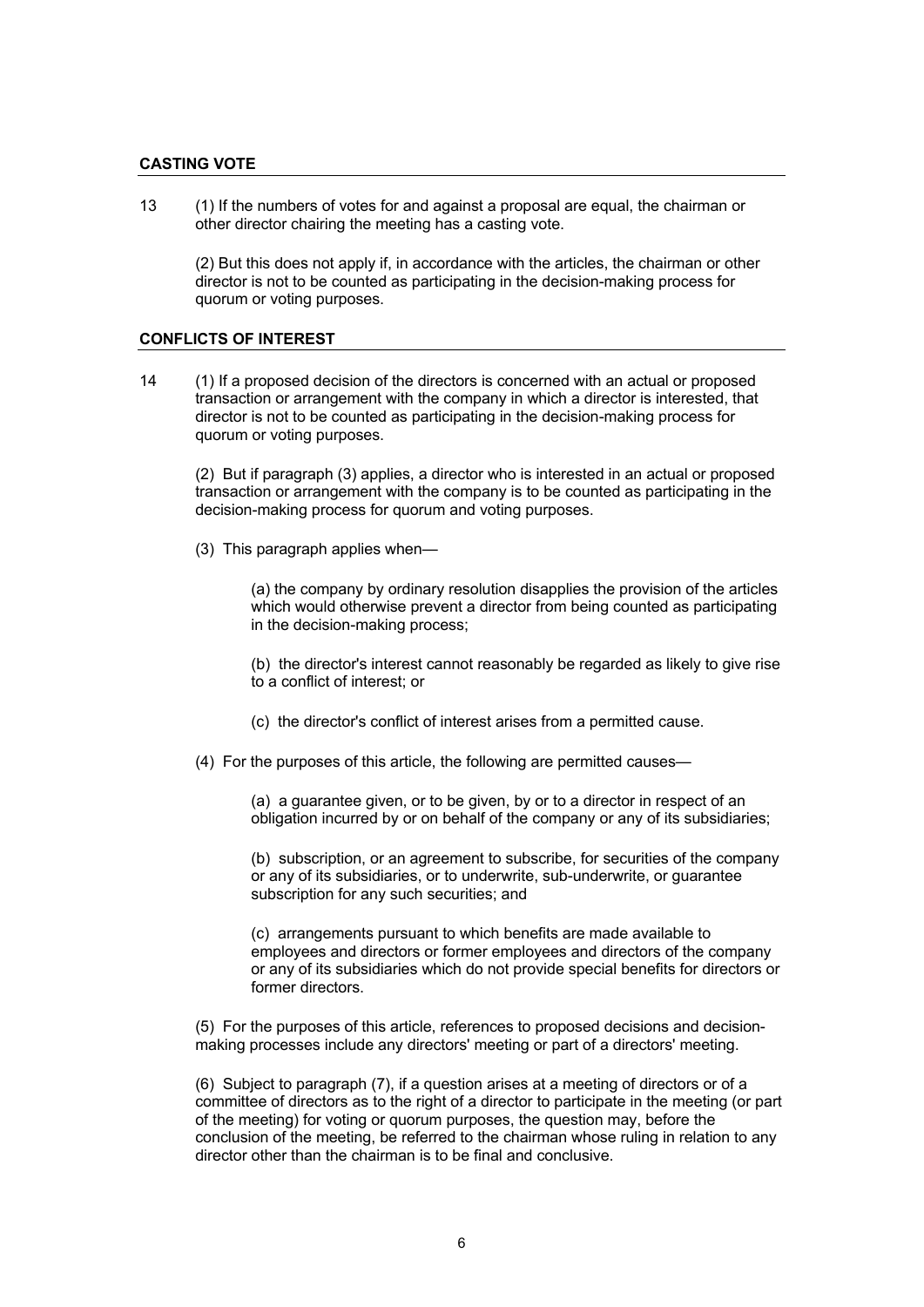(7) If any question as to the right to participate in the meeting (or part of the meeting) should arise in respect of the chairman, the question is to be decided by a decision of the directors at that meeting, for which purpose the chairman is not to be counted as participating in the meeting (or that part of the meeting) for voting or quorum purposes.

#### **RECORDS OF DECISIONS TO BE KEPT**

15 The directors must ensure that the company keeps a record, in writing, for at least 10 years from the date of the decision recorded, of every unanimous or majority decision taken by the directors.

## **DIRECTORS' DISCRETION TO MAKE FURTHER RULES**

16 Subject to the articles, the directors may make any rule which they think fit about how they take decisions, and about how such rules are to be recorded or communicated to directors.

## **APPOINTMENT OF DIRECTORS**

## **METHODS OF APPOINTING DIRECTORS**

- 17 (1) Any person who is willing to act as a director, and is permitted by law to do so, may be appointed to be a director—
	- (a) by ordinary resolution, or
	- (b) by a decision of the directors.

(2) In any case where, as a result of death, the company has no members and no directors, the personal representatives of the last member to have died have the right, by notice in writing, to appoint a person to be a director.

(3) For the purposes of paragraph (2), where 2 or more members die in circumstances rendering it uncertain who was the last to die, a younger member is deemed to have survived an older member.

#### **TERMINATION OF DIRECTORS' APPOINTMENT**

18 A person ceases to be a director as soon as—

(a) that person ceases to be a director by virtue of any provision of the Companies Act 2006 or is prohibited from being a director by law;

(b) a bankruptcy order is made against that person;

(c) a composition is made with that person's creditors generally in satisfaction of that person's debts;

(d) a registered medical practitioner who is treating that person gives a written opinion to the company stating that that person has become physically or mentally incapable of acting as a director and may remain so for more than three months;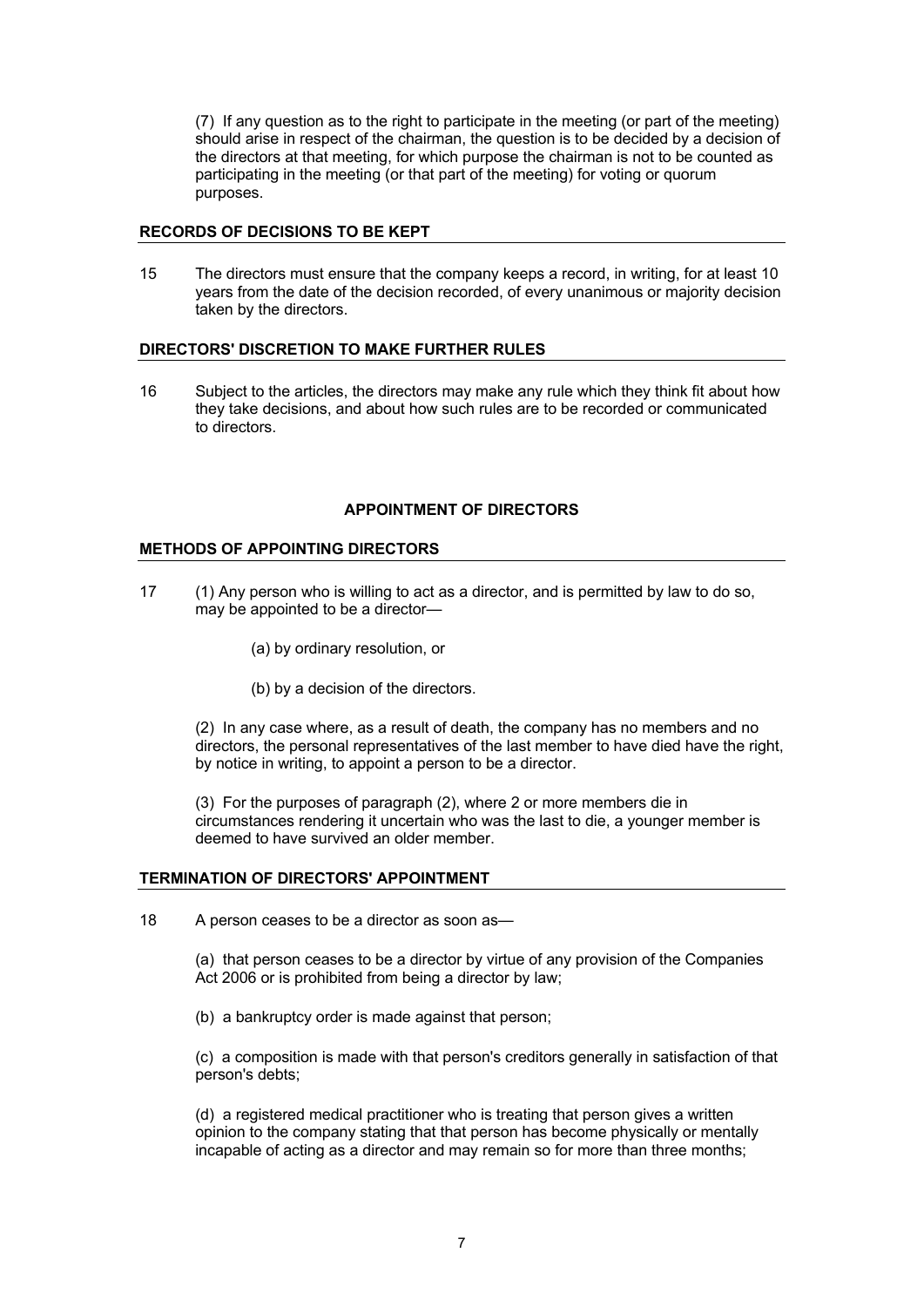(e) [*Paragraph omitted pursuant to The Mental Health (Discrimination) Act 2013.*]

(f) notification is received by the company from the director that the director is resigning from office, and such resignation has taken effect in accordance with its terms.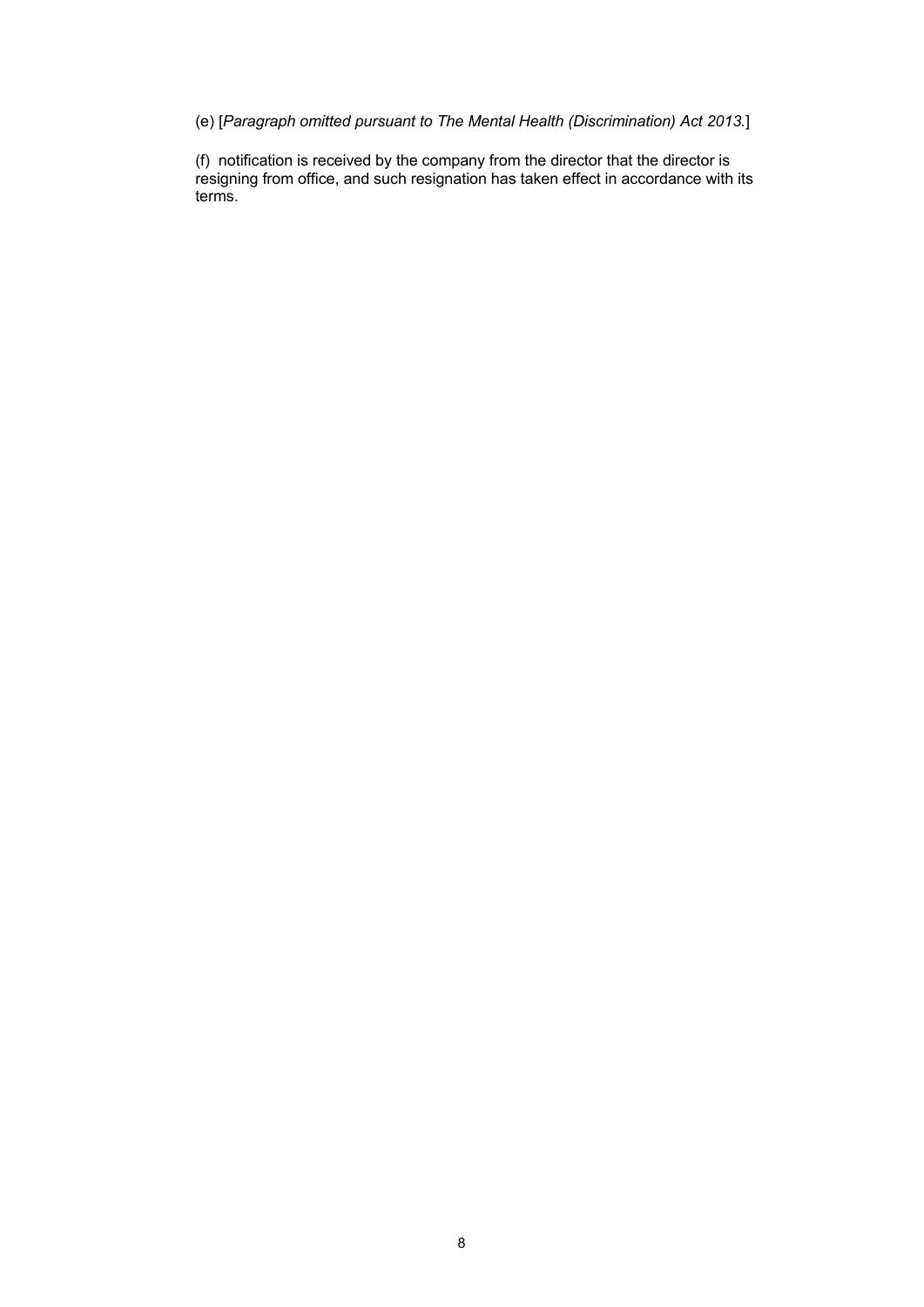#### **DIRECTORS' REMUNERATION**

- 19 (1) Directors are entitled to such remuneration as the directors determine—
	- (2) Directors may undertake any services for the company that the directors decide.
		- (a) for their services to the company as directors, and
		- (b) for any other service which they undertake for the company.
	- (3) Subject to the articles, a director's remuneration may—
		- (a) take any form, and

(b) include any arrangements in connection with the payment of a pension, allowance or gratuity, or any death, sickness or disability benefits, to or in respect of that director.

(4) Unless the directors decide otherwise, directors' remuneration accrues from day to day.

(5) Unless the directors decide otherwise, directors are not accountable to the company for any remuneration which they receive as directors or other officers or employees of the company's subsidiaries or of any other body corporate in which the company is interested.

#### **DIRECTORS' EXPENSES**

- 20 The company may pay any reasonable expenses which the directors properly incur in connection with their attendance at—
	- (a) meetings of directors or committees of directors,
	- (b) general meetings, or
	- (c) separate meetings of the holders of debentures of the company,

or otherwise in connection with the exercise of their powers and the discharge of their responsibilities in relation to the company.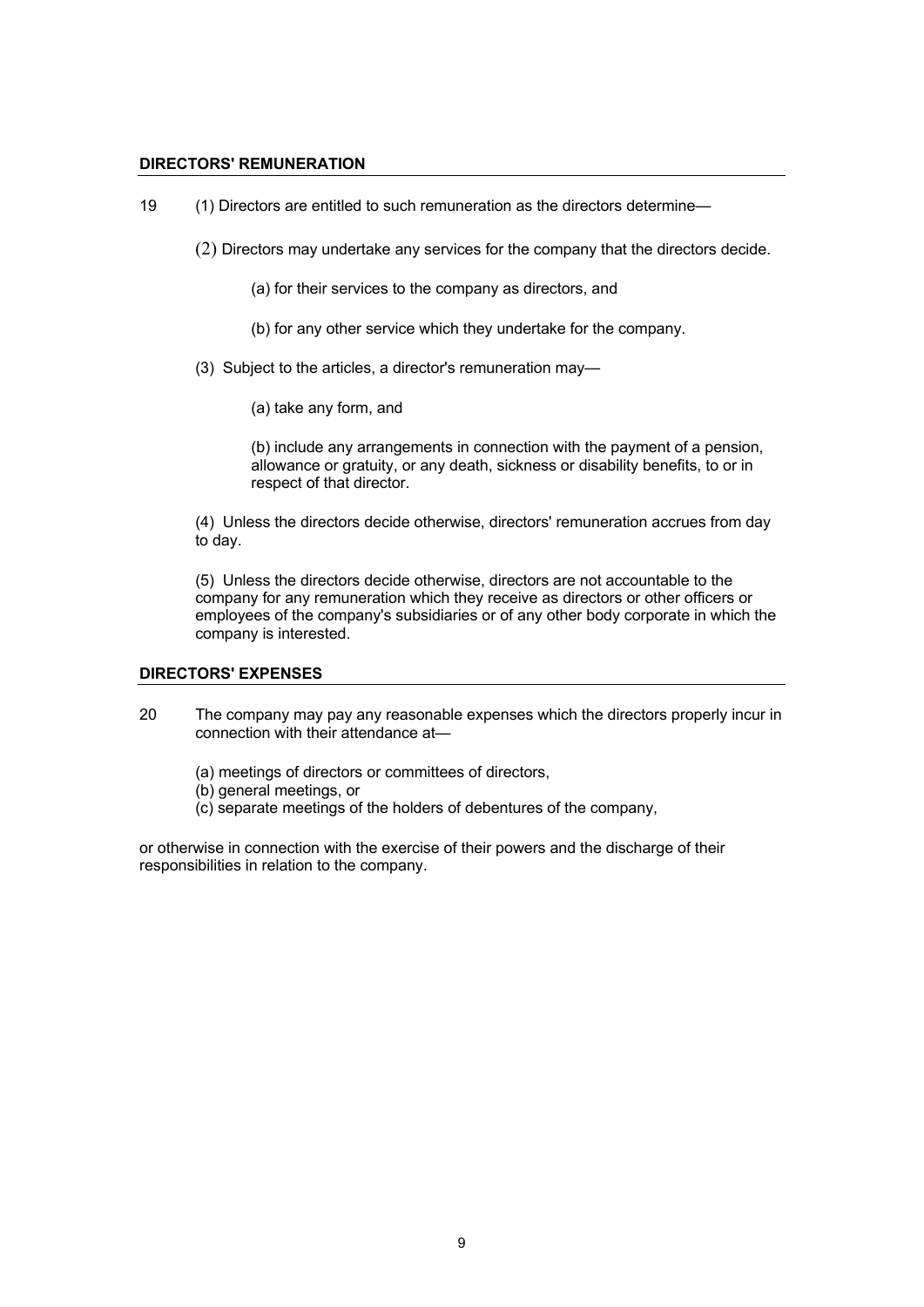## **PART 3**

#### **MEMBERS BECOMING AND CEASING TO BE A MEMBER**

## **APPLICATIONS FOR MEMBERSHIP**

21 No person shall become a member of the company unless—

(a) that person has completed an application for membership in a form approved by the directors, and

(b) the directors have approved the application.

#### **TERMINATION OF MEMBERSHIP**

- 22 (1) A member may withdraw from membership of the company by giving 7 days' notice to the company in writing.
	- (2) Membership is not transferable.
	- (3) A person's membership terminates when that person dies or ceases to exist.

## **ORGANISATION OF GENERAL MEETINGS**

#### **ATTENDANCE AND SPEAKING AT GENERAL MEETINGS**

- 23 (1) A person is able to exercise the right to speak at a general meeting when that person is in a position to communicate to all those attending the meeting, during the meeting, any information or opinions which that person has on the business of the meeting.
	- (2) A person is able to exercise the right to vote at a general meeting when—

(a) that person is able to vote, during the meeting, on resolutions put to the vote at the meeting, and

(b) that person's vote can be taken into account in determining whether or not such resolutions are passed at the same time as the votes of all the other persons attending the meeting.

(3) The directors may make whatever arrangements they consider appropriate to enable those attending a general meeting to exercise their rights to speak or vote at it.

(4) In determining attendance at a general meeting, it is immaterial whether any two or more members attending it are in the same place as each other.

(5) Two or more persons who are not in the same place as each other attend a general meeting if their circumstances are such that if they have (or were to have) rights to speak and vote at that meeting, they are (or would be) able to exercise them.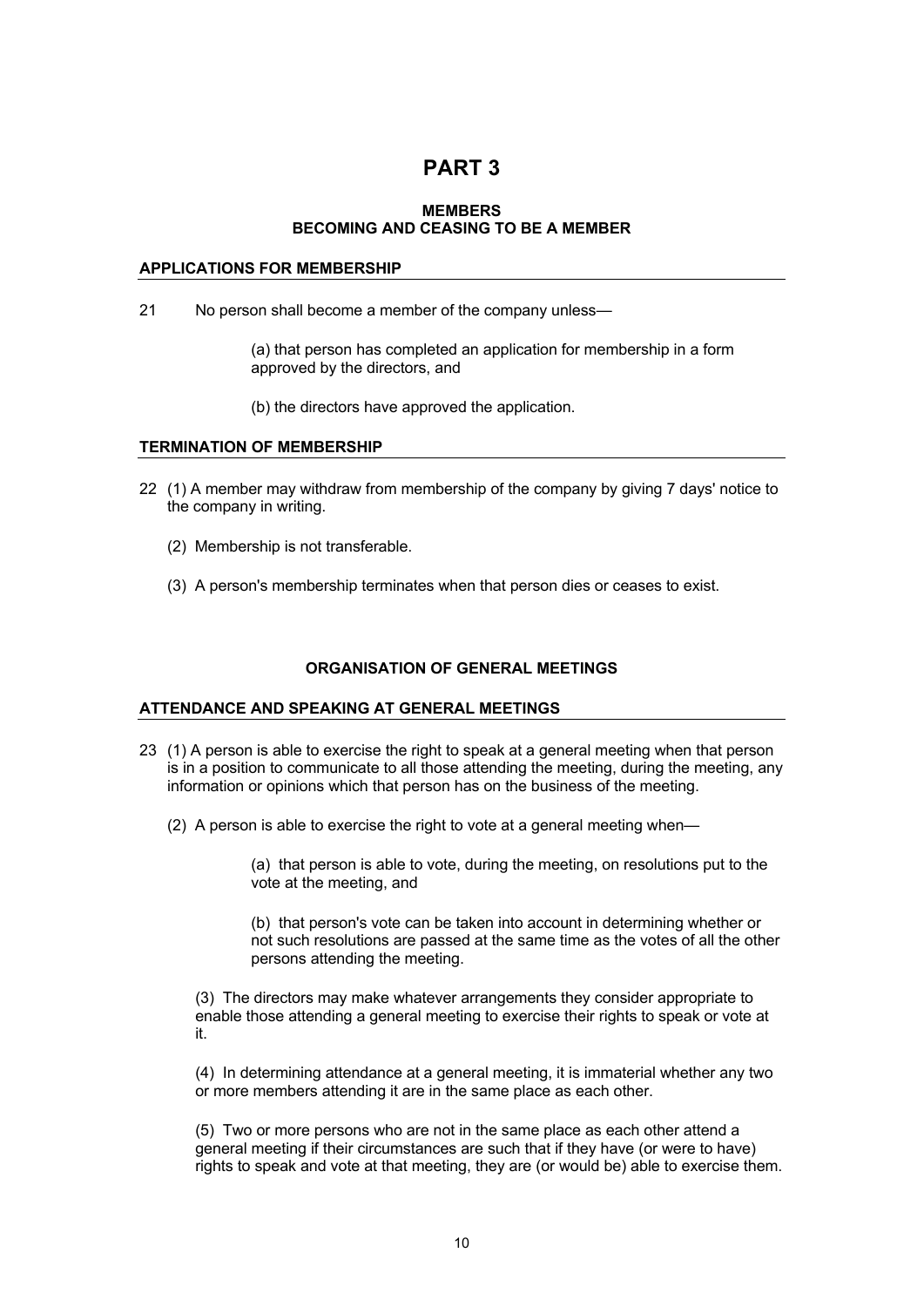#### **QUORUM FOR GENERAL MEETINGS**

24. No business other than the appointment of the chairman of the meeting is to be transacted at a general meeting if the persons attending it do not constitute a quorum.

#### **CHAIRING GENERAL MEETINGS**

25 (1) If the directors have appointed a chairman, the chairman shall chair general meetings if present and willing to do so.

(2) If the directors have not appointed a chairman, or if the chairman is unwilling to chair the meeting or is not present within ten minutes of the time at which a meeting was due to start—

- (a) the directors present, or
- (b) (if no directors are present), the meeting,

must appoint a director or member to chair the meeting, and the appointment of the chairman of the meeting must be the first business of the meeting.

(3) The person chairing a meeting in accordance with this article is referred to as "the chairman of the meeting".

#### **ATTENDANCE AND SPEAKING BY DIRECTORS AND NON-MEMBERS**

26 (1) Directors may attend and speak at general meetings, whether or not they are members.

(2) The chairman of the meeting may permit other persons who are not members of the company to attend and speak at a general meeting.

#### **ADJOURNMENT**

27 (1) If the persons attending a general meeting within half an hour of the time at which the meeting was due to start do not constitute a quorum, or if during a meeting a quorum ceases to be present, the chairman of the meeting must adjourn it.

(2) The chairman of the meeting may adjourn a general meeting at which a quorum is present if—

(a) the meeting consents to an adjournment, or

(b) it appears to the chairman of the meeting that an adjournment is necessary to protect the safety of any person attending the meeting or ensure that the business of the meeting is conducted in an orderly manner.

(3) The chairman of the meeting must adjourn a general meeting if directed to do so by the meeting.

(4) When adjourning a general meeting, the chairman of the meeting must—

(a) either specify the time and place to which it is adjourned or state that it is to continue at a time and place to be fixed by the directors, and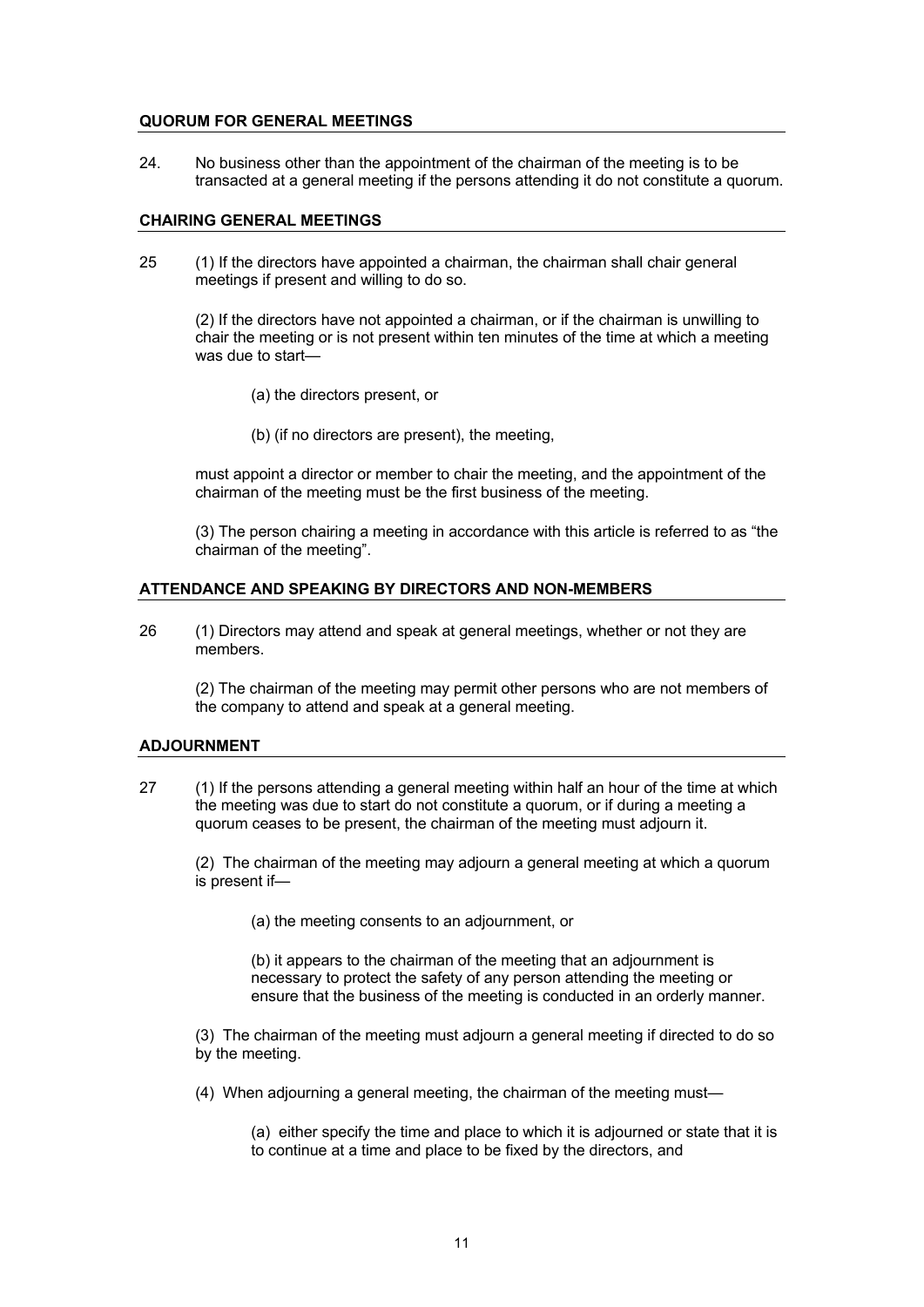(b) have regard to any directions as to the time and place of any adjournment which have been given by the meeting.

(5) If the continuation of an adjourned meeting is to take place more than 14 days after it was adjourned, the company must give at least 7 clear days' notice of it (that is excluding the day of the adjourned meeting and the day on which the notice is given)—

(a) to the same persons to whom notice of the company's general meetings is required to be given, and

(b) containing the same information which such notice is required to contain.

(6) No business may be transacted at an adjourned general meeting which could not properly have been transacted at the meeting if the adjournment had not taken place.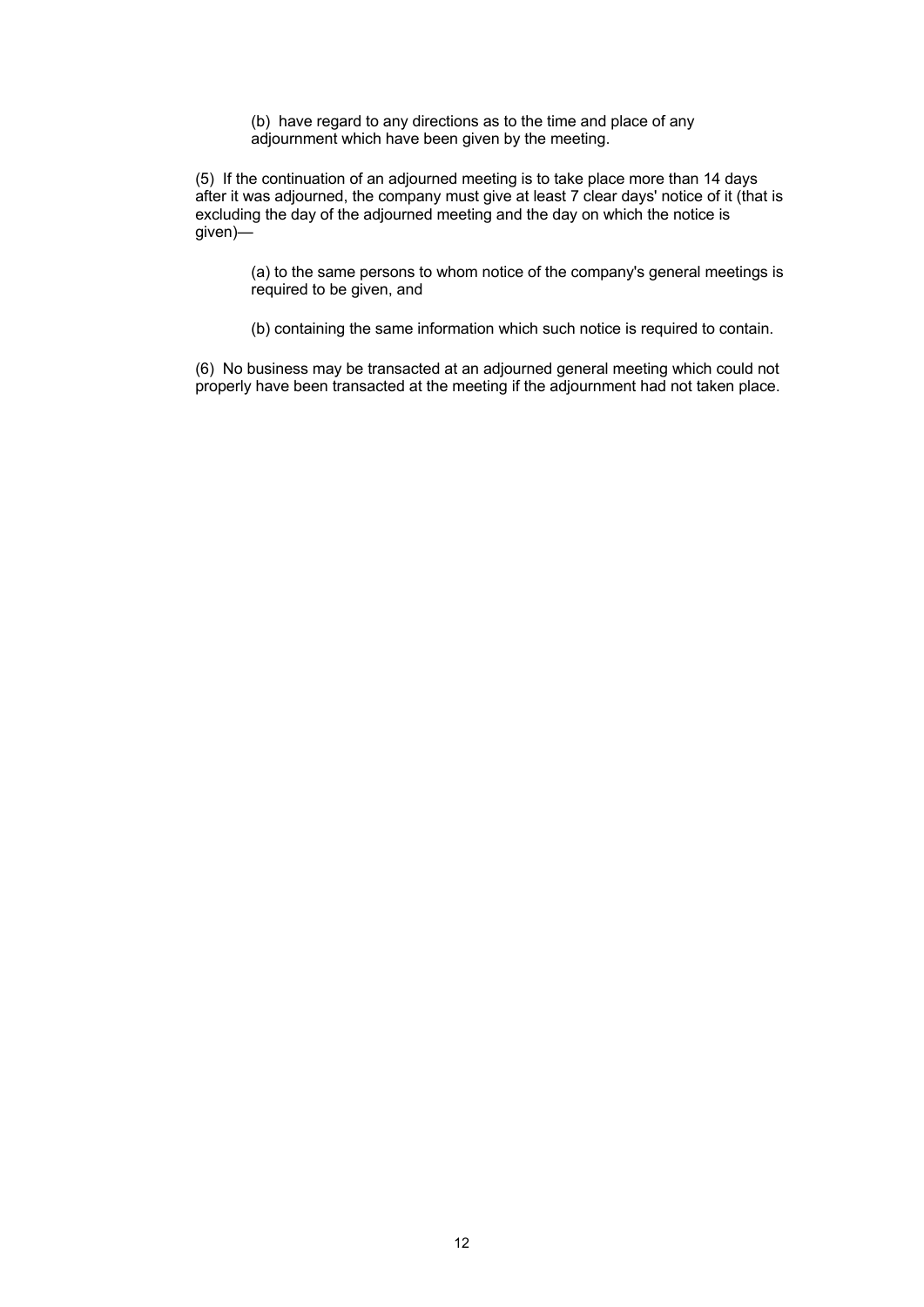## **VOTING: GENERAL**

#### **VOTING AT GENERAL MEETINGS**

28 A resolution put to the vote of a general meeting must be decided on a show of hands unless a poll is duly demanded in accordance with the articles.

#### **ERRORS AND DISPUTES**

29 (1) No objection may be raised to the qualification of any person voting at a general meeting except at the meeting or adjourned meeting at which the vote objected to is tendered, and every vote not disallowed at the meeting is valid.

2) Any such objection must be referred to the chairman of the meeting whose decision is final.

#### PO**LL VOTES**

- 30 (1) A poll on a resolution may be demanded—
	- (a) in advance of the general meeting where it is to be put to the vote, or

(b) at a general meeting, either before a show of hands on that resolution or immediately after the result of a show of hands on that resolution is declared.

- ((2) A poll may be demanded by—
	- (a) the chairman of the meeting;
	- (b) the directors;
	- (c) two or more persons having the right to vote on the resolution; or

(d) a person or persons representing not less than one tenth of the total voting rights of all the members having the right to vote on the resolution.

- (3) A demand for a poll may be withdrawn if—
	- (a) the poll has not yet been taken, and
	- (b) the chairman of the meeting consents to the withdrawal.

(4) Polls must be taken immediately and in such manner as the chairman of the meeting directs.

#### **CONTENT OF PROXY NOTICES**

- 31 (1) Proxies may only validly be appointed by a notice in writing (a "proxy notice") which—
	- (a) states the name and address of the member appointing the proxy;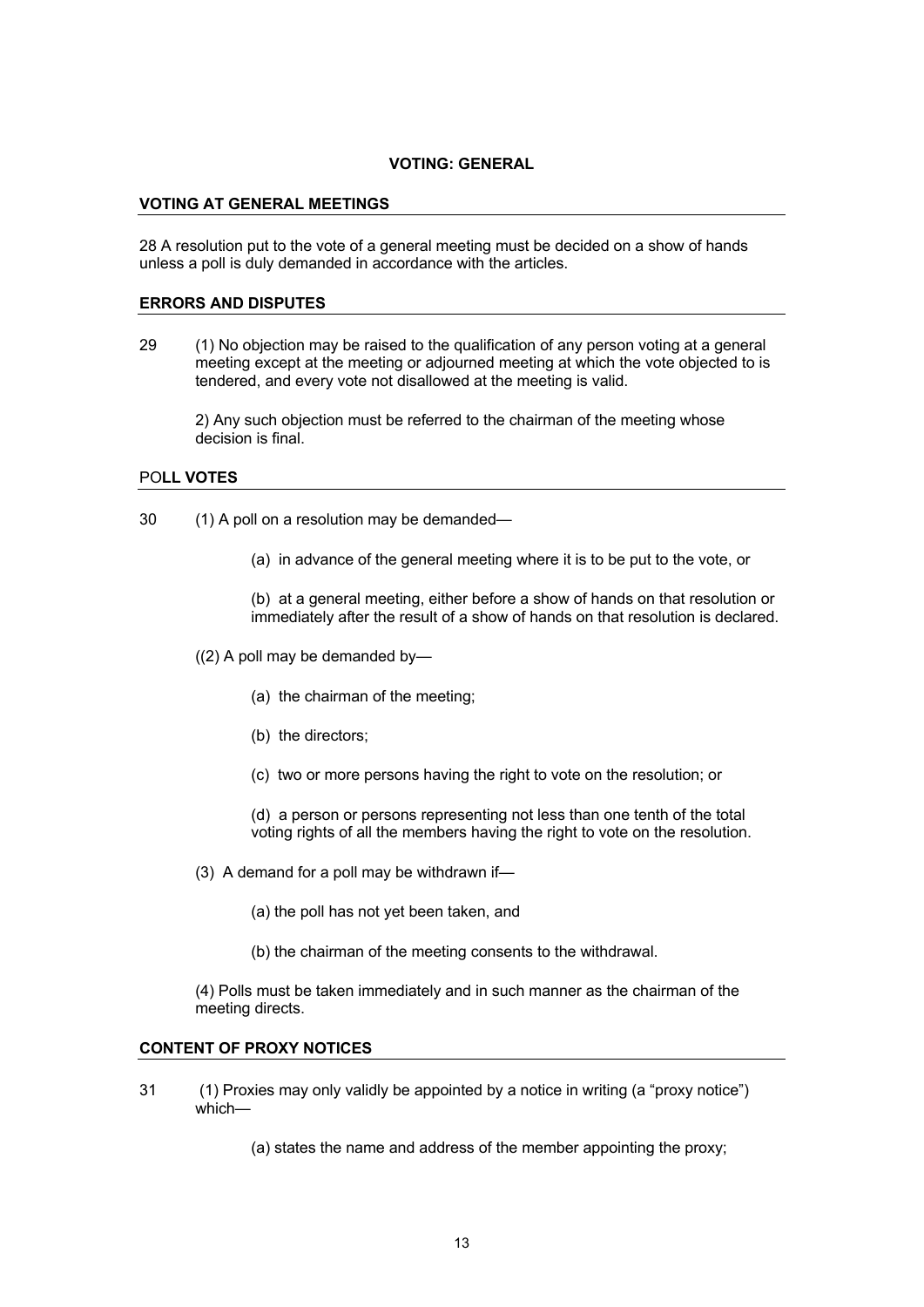(b) identifies the person appointed to be that member's proxy and the general meeting in relation to which that person is appointed;

(c) is signed by or on behalf of the member appointing the proxy, or is authenticated in such manner as the directors may determine; and

(d) is delivered to the company in accordance with the articles and any instructions contained in the notice of the general meeting to which they relate.

(2) The company may require proxy notices to be delivered in a particular form and may specify different forms for different purposes.

(3) Proxy notices may specify how the proxy appointed under them is to vote (or that the proxy is to abstain from voting) on one or more resolutions.

(4) Unless a proxy notice indicates otherwise, it must be treated as—

(a) allowing the person appointed under it as a proxy discretion as to how to vote on any ancillary or procedural resolutions put to the meeting, and

(b) appointing that person as a proxy in relation to any adjournment of the general meeting to which it relates as well as the meeting itself.

#### **DELIVERY OF PROXY NOTICES**

32 (1) A person who is entitled to attend, speak or vote (either on a show of hands or on a poll) at a general meeting remains so entitled in respect of that meeting or any adjournment of it, even though a valid proxy notice has been delivered to the company by or on behalf of that person.

(2) An appointment under a proxy notice may be revoked by delivering to the company a notice in writing given by or on behalf of the person by whom or on whose behalf the proxy notice was given.

(3) A notice revoking a proxy appointment only takes effect if it is delivered before the start of the meeting or adjourned meeting to which it relates.

(4) If a proxy notice is not executed by the person appointing the proxy, it must be accompanied by written evidence of the authority of the person who executed it to execute it on the appointor's behalf.

#### **AMENDMENTS TO RESOLUTIONS**

33 (1) An ordinary resolution to be proposed at a general meeting may be amended by ordinary resolution if—

> (a) notice of the proposed amendment is given to the company in writing by a person entitled to vote at the general meeting at which it is to be proposed not less than 48 hours before the meeting is to take place (or such later time as the chairman of the meeting may determine), and

(b) the proposed amendment does not, in the reasonable opinion of the chairman of the meeting, materially alter the scope of the resolution.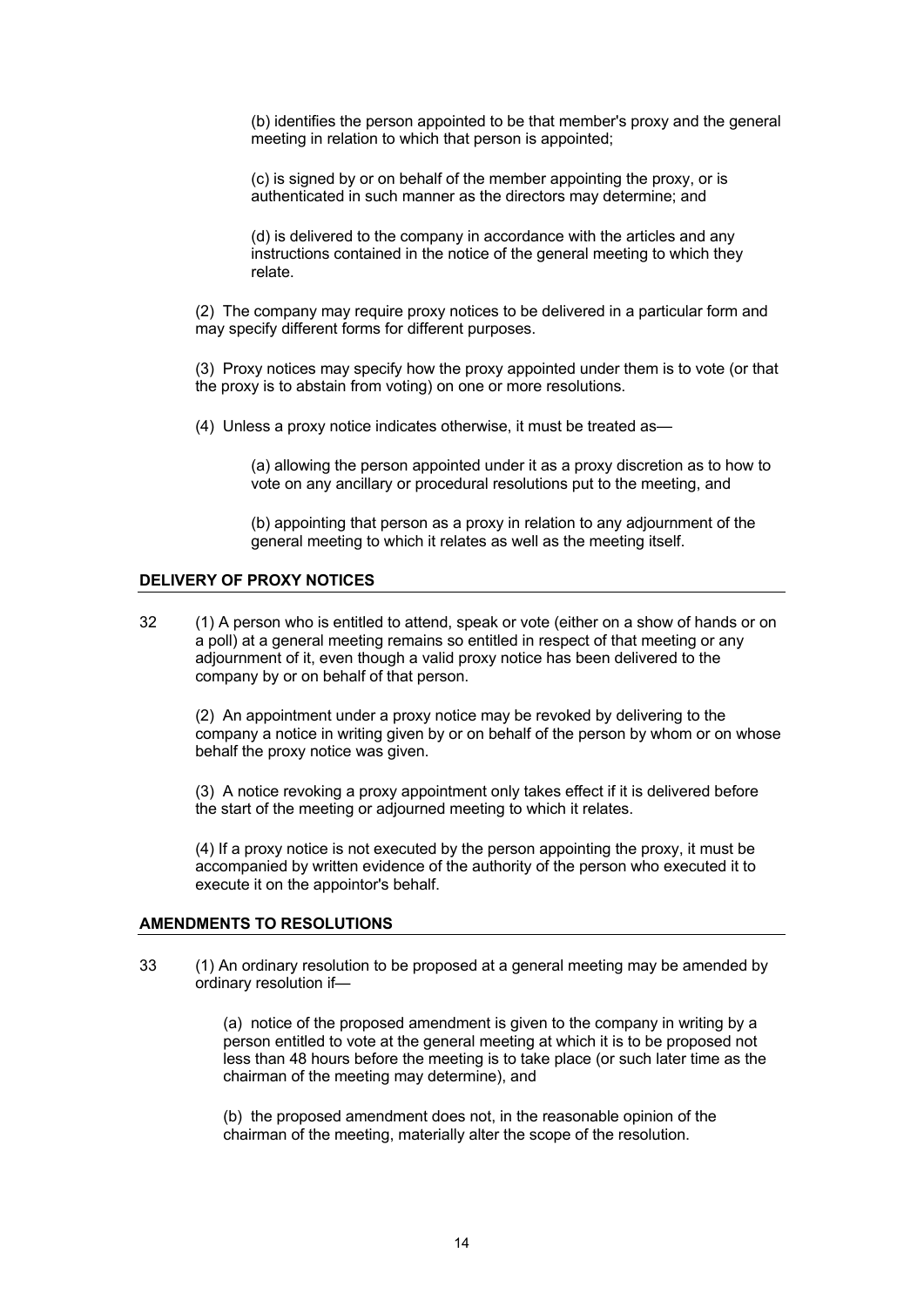(2) A special resolution to be proposed at a general meeting may be amended by ordinary resolution, if—

(a) the chairman of the meeting proposes the amendment at the general meeting at which the resolution is to be proposed, and

(b) the amendment does not go beyond what is necessary to correct a grammatical or other non-substantive error in the resolution.

(3) If the chairman of the meeting, acting in good faith, wrongly decides that an amendment to a resolution is out of order, the chairman's error does not invalidate the vote on that resolution.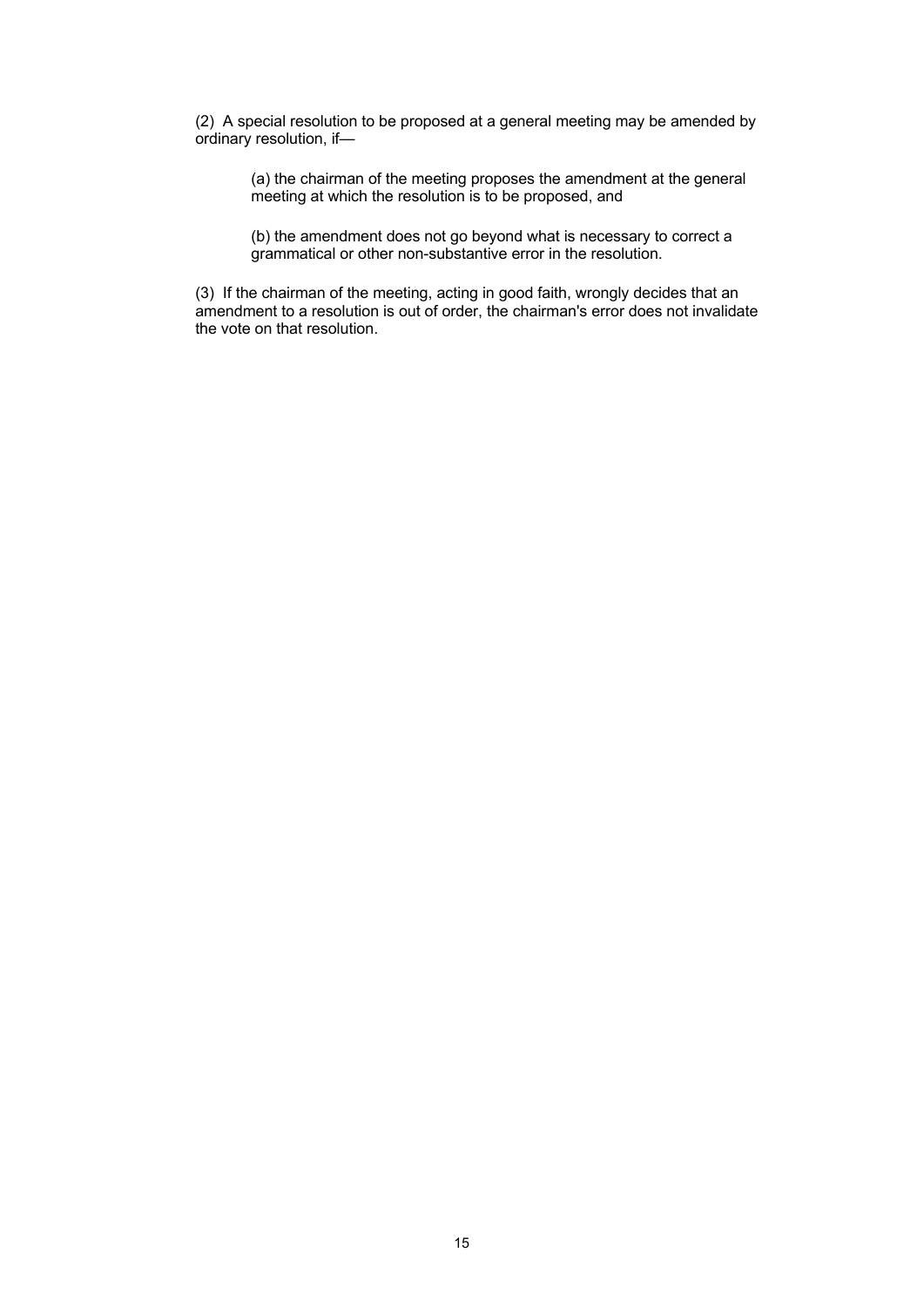# **PART 4**

## **ADMINISTRATIVE ARRANGEMENTS**

## **MEANS OF COMMUNICATION TO BE USED**

34 (1) Subject to the articles, anything sent or supplied by or to the company under the articles may be sent or supplied in any way in which the Companies Act 2006 provides for documents or information which are authorised or required by any provision of that Act to be sent or supplied by or to the company.

(2) Subject to the articles, any notice or document to be sent or supplied to a director in connection with the taking of decisions by directors may also be sent or supplied by the means by which that director has asked to be sent or supplied with such notices or documents for the time being.

(3) A director may agree with the company that notices or documents sent to that director in a particular way are to be deemed to have been received within a specified time of their being sent, and for the specified time to be less than 48 hours.

#### **COMPANY SEALS**

35 (1) Any common seal may only be used by the authority of the directors.

(2) The directors may decide by what means and in what form any common seal is to be used.

(3) Unless otherwise decided by the directors, if the company has a common seal and it is affixed to a document, the document must also be signed by at least one authorised person in the presence of a witness who attests the signature.

(4) For the purposes of this article, an authorised person is—

- (a) any director of the company;
- (b) the company secretary (if any); or

(c) any person authorised by the directors for the purpose of signing documents to which the common seal is applied.

#### **NO RIGHT TO INSPECT ACCOUNTS AND OTHER RECORDS**

36 Except as provided by law or authorised by the directors or an ordinary resolution of the company, no person is entitled to inspect any of the company's accounting or other records or documents merely by virtue of being a member.

#### **PROVISION FOR EMPLOYEES ON CESSATION OF BUSINESS**

37 The directors may decide to make provision for the benefit of persons employed or formerly employed by the company or any of its subsidiaries (other than a director or former director or shadow director) in connection with the cessation or transfer to any person of the whole or part of the undertaking of the company or that subsidiary.